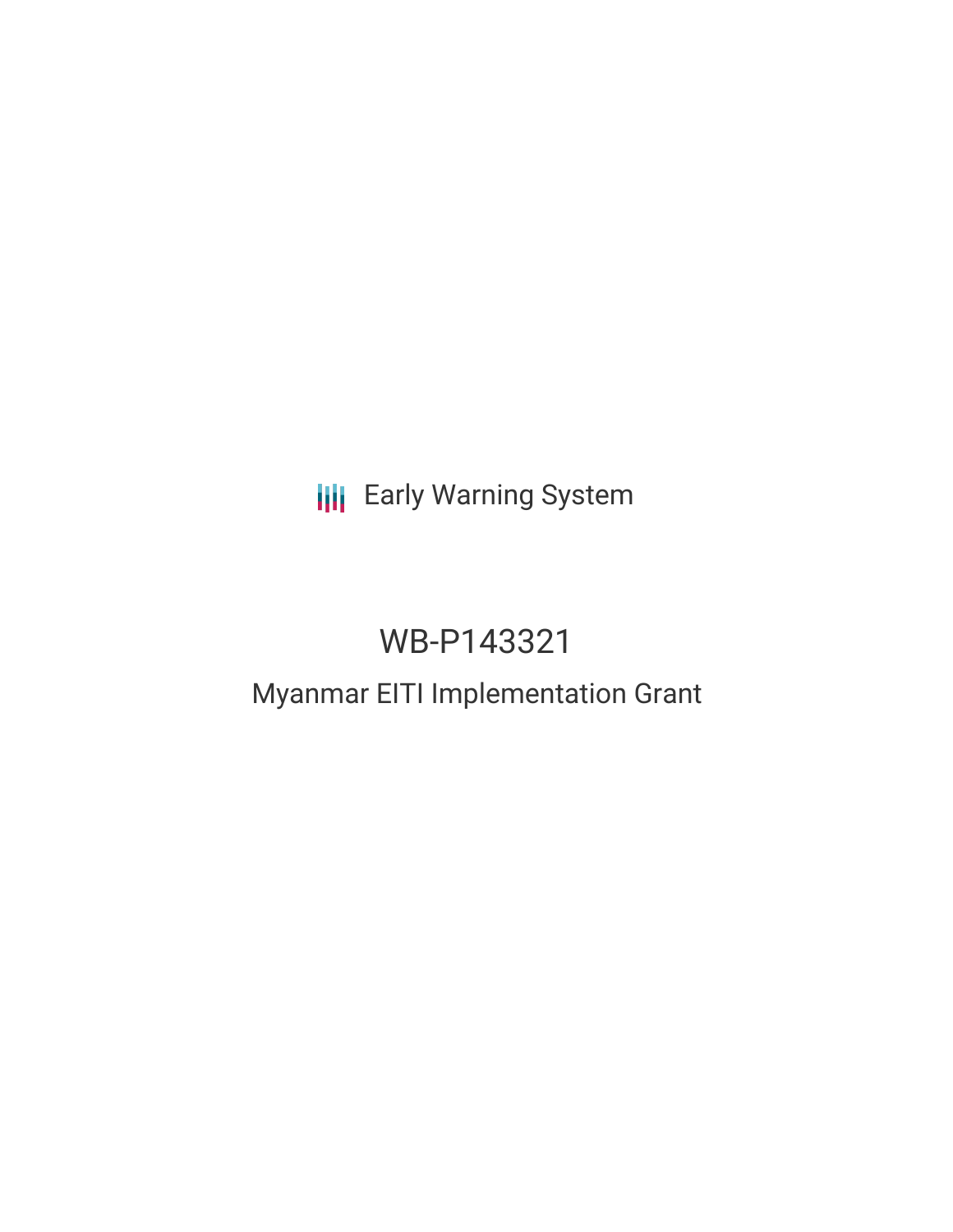

#### **Quick Facts**

| <b>Countries</b>               | Myanmar                                                                  |
|--------------------------------|--------------------------------------------------------------------------|
| <b>Financial Institutions</b>  | World Bank (WB)                                                          |
| <b>Status</b>                  | Canceled                                                                 |
| <b>Bank Risk Rating</b>        | C                                                                        |
| <b>Voting Date</b>             | 2015-05-18                                                               |
| <b>Borrower</b>                | Republic of the Union of Myanmar, Myanmar Development Resource Institute |
| <b>Sectors</b>                 | Mining                                                                   |
| <b>Investment Type(s)</b>      | Grant                                                                    |
| <b>Investment Amount (USD)</b> | $$0.35$ million                                                          |
| <b>Grant Amount (USD)</b>      | $$0.35$ million                                                          |
| <b>Project Cost (USD)</b>      | $$0.35$ million                                                          |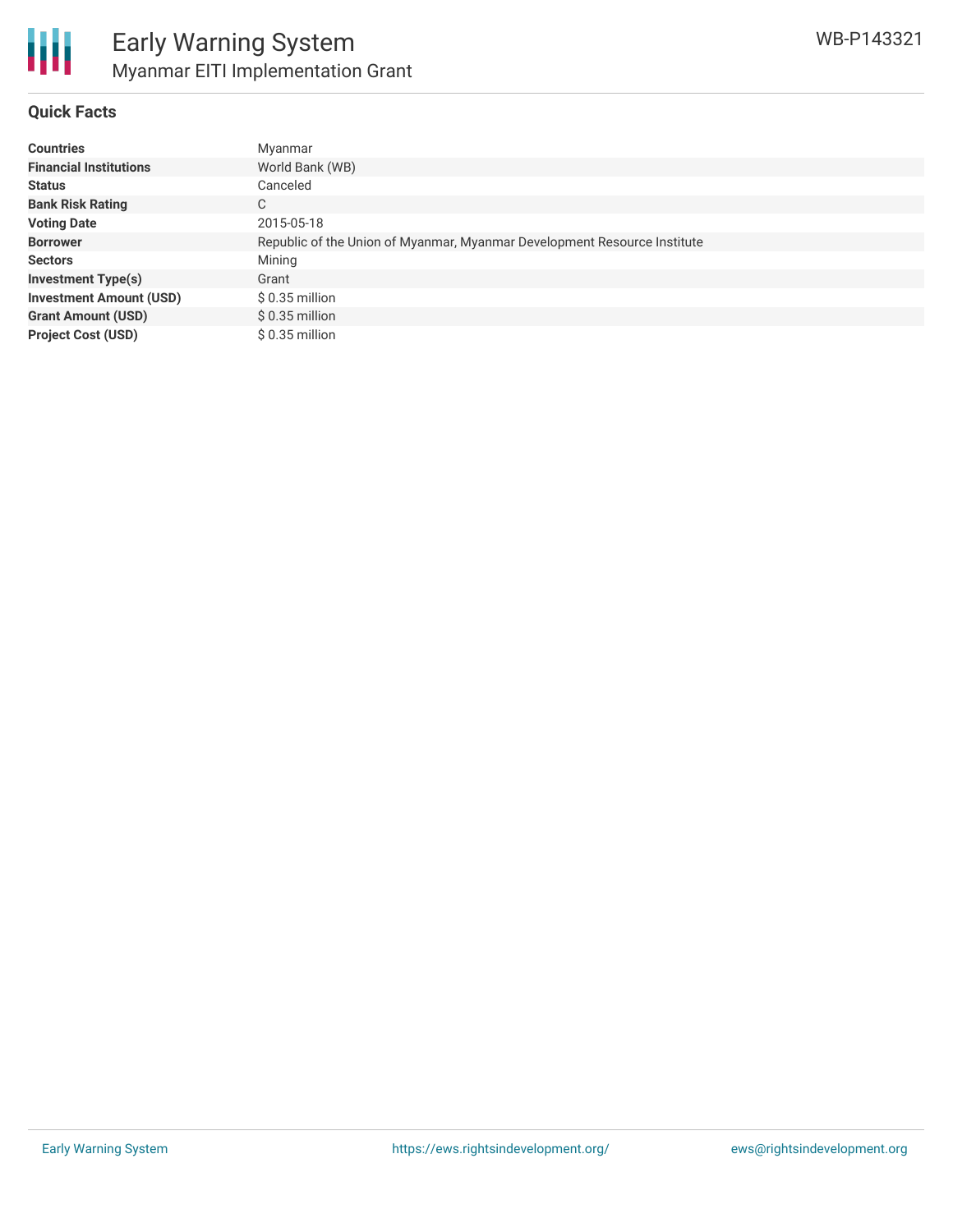

#### **Project Description**

According to World Bank website, The development objective of the Implementation of the Extractive Industries Transparency Initiative Project is to strengthen the institutional structure for EITI implementation and to facilitate an informed multistakeholder debate about the extractive industries in Myanmar. The grant supports the first phases of implementation of Myanmar's EITI Work plan. On April 7, 2014, the Myanmar EITI Multi-Stakeholder Group (MSG) completed an approved work plan for EITI implementation, in keeping with the EITI candidacy requirements. The total work plan cost is US \$3.9 million for two years, starting in January 2015. The grant (\$290,000 recipient-execution and \$200,000 Bank-execution) from the EITI MDTF will fund the first months of EITI implementation, most importantly the production of the first EITI report by January 2, 2016. The MSG and the Ministry of Finance (MoF) have asked that the remaining US \$3.4 million be funded by partners through the Bank-managed country MDTF, to be processed later in 2015. Taken together these two grants, from the global EITI MDTF and the Myanmar country MDTF, constitute one program of Bank support for the implementation of the Myanmar EITI work plan.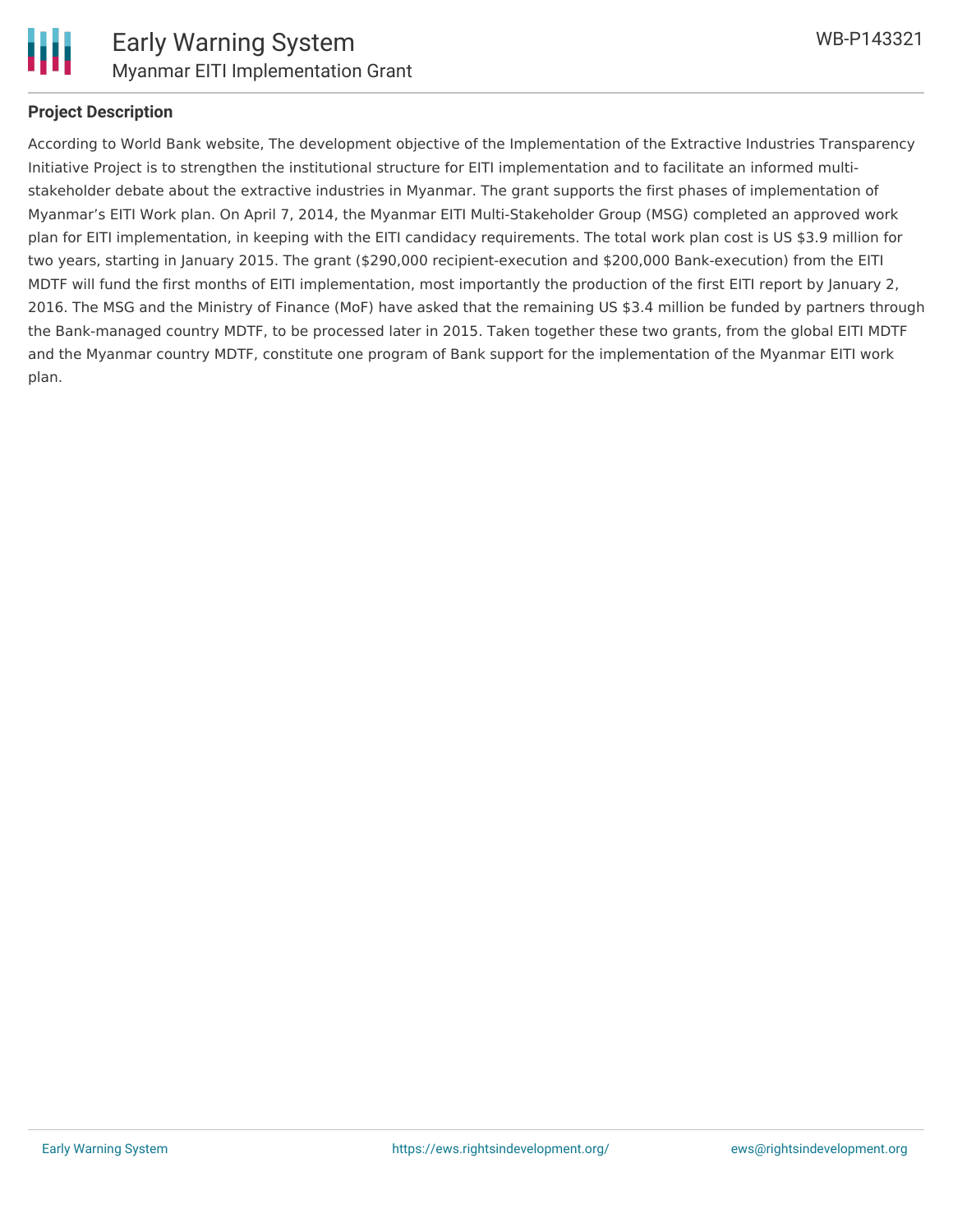

#### **Investment Description**

World Bank (WB)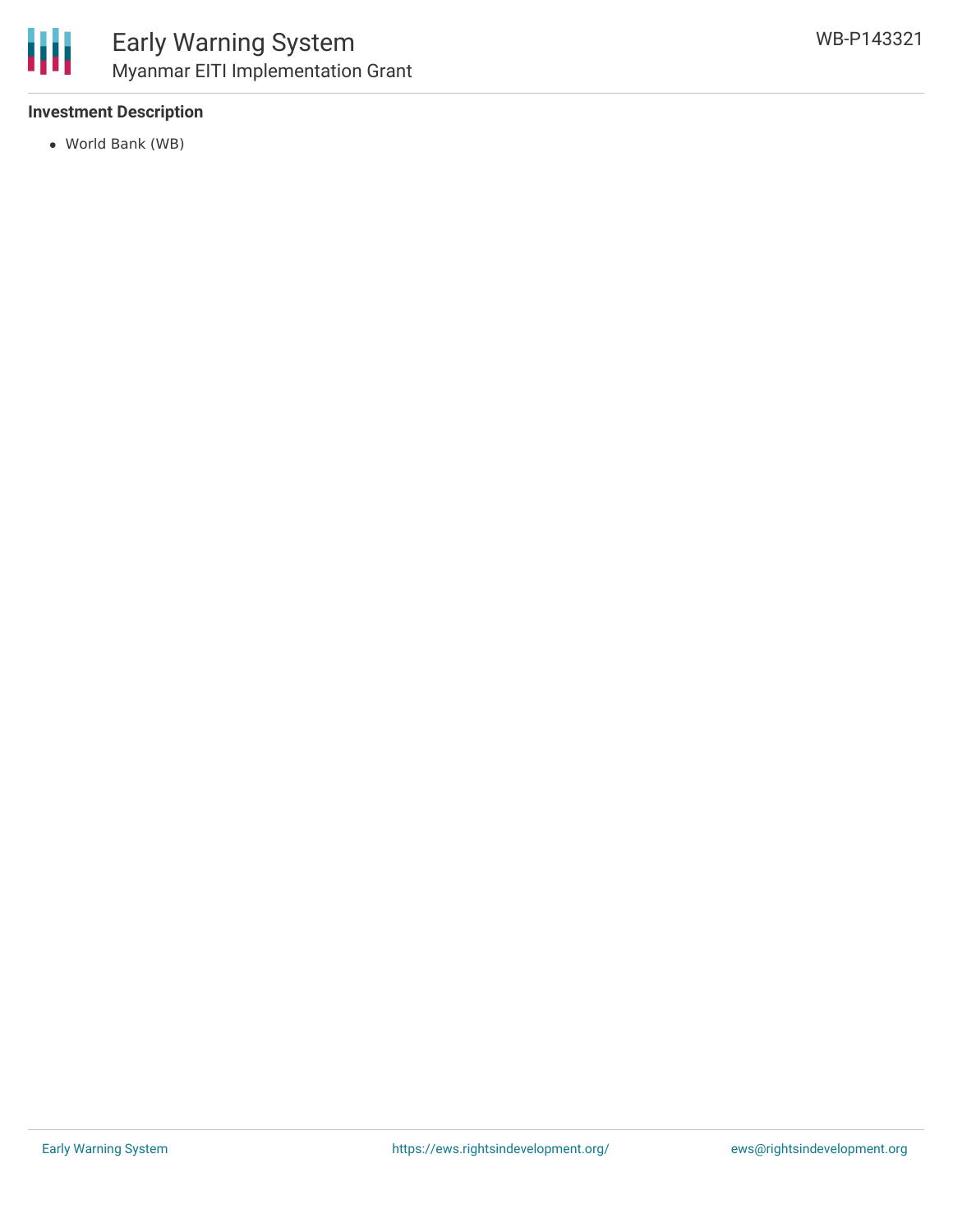

### **Contact Information**

Team Leader: Morten Larsen Mining Specialist, World Bank No contact information provided at the time of disclosure.

Executing Agency: EITI Unit, Budget Department, Ministry of Finance Daw Tin Tin Ohn, Deputy Director General Telephone No.: +95 - 067410457 Email Address: tintinbudget@gmail.com

#### ACCOUNTABILITY MECHANISM OF WORLD BANK

The World Bank Inspection Panel is the independent complaint mechanism and fact-finding body for people who believe they are likely to be, or have been, adversely affected by a World Bank-financed project. If you submit a complaint to the Inspection Panel, they may investigate to assess whether the World Bank is following its own policies and procedures for preventing harm to people or the environment. You can contact the Inspection Panel or submit a complaint by emailing ipanel@worldbank.org. You can learn more about the Inspection Panel and how to file a complaint at: http://ewebapps.worldbank.org/apps/ip/Pages/Home.aspx.